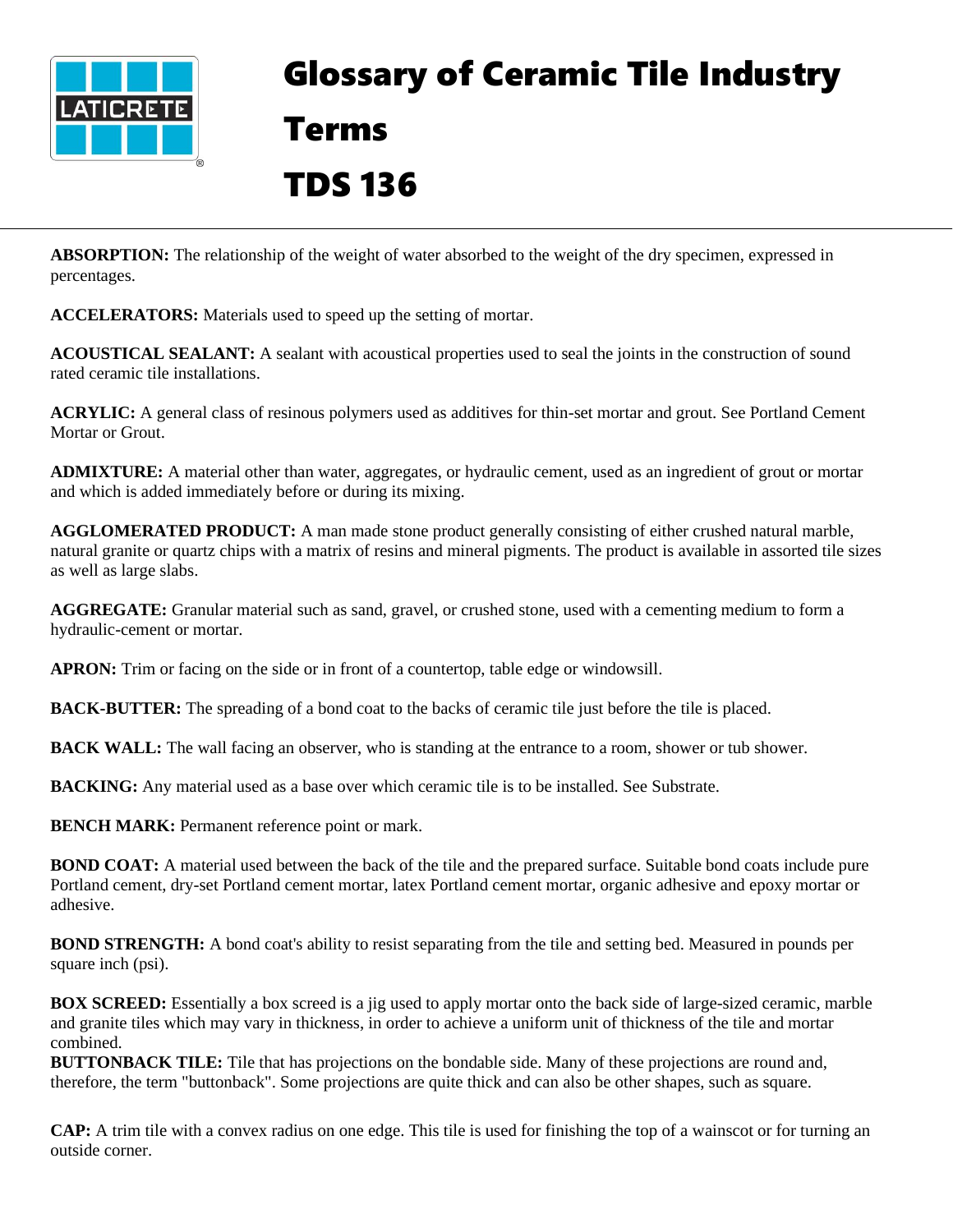**CEMENT GROUT:** A cementitious mixture of portland cement, sand or other ingredients and water, to produce a water resistant, uniformly colored material used to fill the joints between tile units.

**CEMENTIOUS:** Having the properties of cement.

**CHALK LINE:** Usually a cotton cord coated with chalk. The cord is pulled taut and snapped to mark a straight line. The chalk line is used to align spots or screeds and to align tiles.

**CHEMICAL RESISTANCE:** The resistance offered by products to physical or chemical reactions as a result of contact with or immersion in various solvents, acids, alkalis, salts, etc.

**CLEAVAGE MEMBRANES:** A membrane that provides a separation and slip-sheet between the mortar setting bed and the backing or base surface.

**CLINKER (KLINKER):** Red body formed by either the extrusion process or dust pressing. Sometimes referred to as red stoneware. This tile can be glazed or unglazed with a water absorption of 0.7%.

**COLD JOINT:** Any point in concrete construction where a pour was terminated, and the surface lost its plasticity before work was continued.

**COLORED GROUT:** Commercially prepared grout consisting of carefully graded aggregate, Portland cement, water dispersing agents, plasticizers and color fast pigments.

**COMPACTION:** The process whereby the volume of freshly placed mortar or concrete is reduced to the minimum practical space usually by vibration, centrifugation, tamping or some combination of these; to mold it within forms or molds and around imbedded parts and reinforcement and to eliminate voids other than entrained air.

**COMPRESSIVE STRENGTH:** A material's ability to withstand a load measured in psi.

**CONDUCTIVE MORTAR:** A tile mortar to which specific electrical conductivity is imparted through the use of conductive additives.

**COPING:** The material or units used to form a cap or finish on top of a wall, pier, pilaster or chimney.

**COVE:** A trim tile unit having one edge with a concave radius. A cove is used to form a junction between the bottom wall course and the floor or to form an inside corner.

**COVE BASE (Sanitary):** A trim tile having a concave radius on one edge and a convex radius on the opposite edge. This base is used as the only course of tile above the floor tile.

**CRAWLING:** A parting and contraction of the glaze on the surface of ceramic ware during drying or firing, which results in unglazed areas bordered by coalesced glaze.

**CRAZING:** The cracking that occurs in fired glazes or other ceramic coatings due to critical tensile stresses (minute surface cracks).

**CURING:** Maintenance of humidity and temperature of the freshly placed mortar or grout during some definite period following the placing or finishing, to assure satisfactory hydration of Portland cement and proper hardening of the mortar or grout.

**CUSHION-EDGED TILE:** Tile on which the facial edges have a distinct curvature that results in a slightly recessed joint.

**DASH COAT:** A first coat of mortar sometimes applied to a smooth surface with a whisk broom or fiber brush in such a manner as to provide a good mechanical key for subsequent mortar coats.

**DOT-MOUNTED TILE:** Tile packaged in sheet format and held together by plastic or rubber dots between the joints.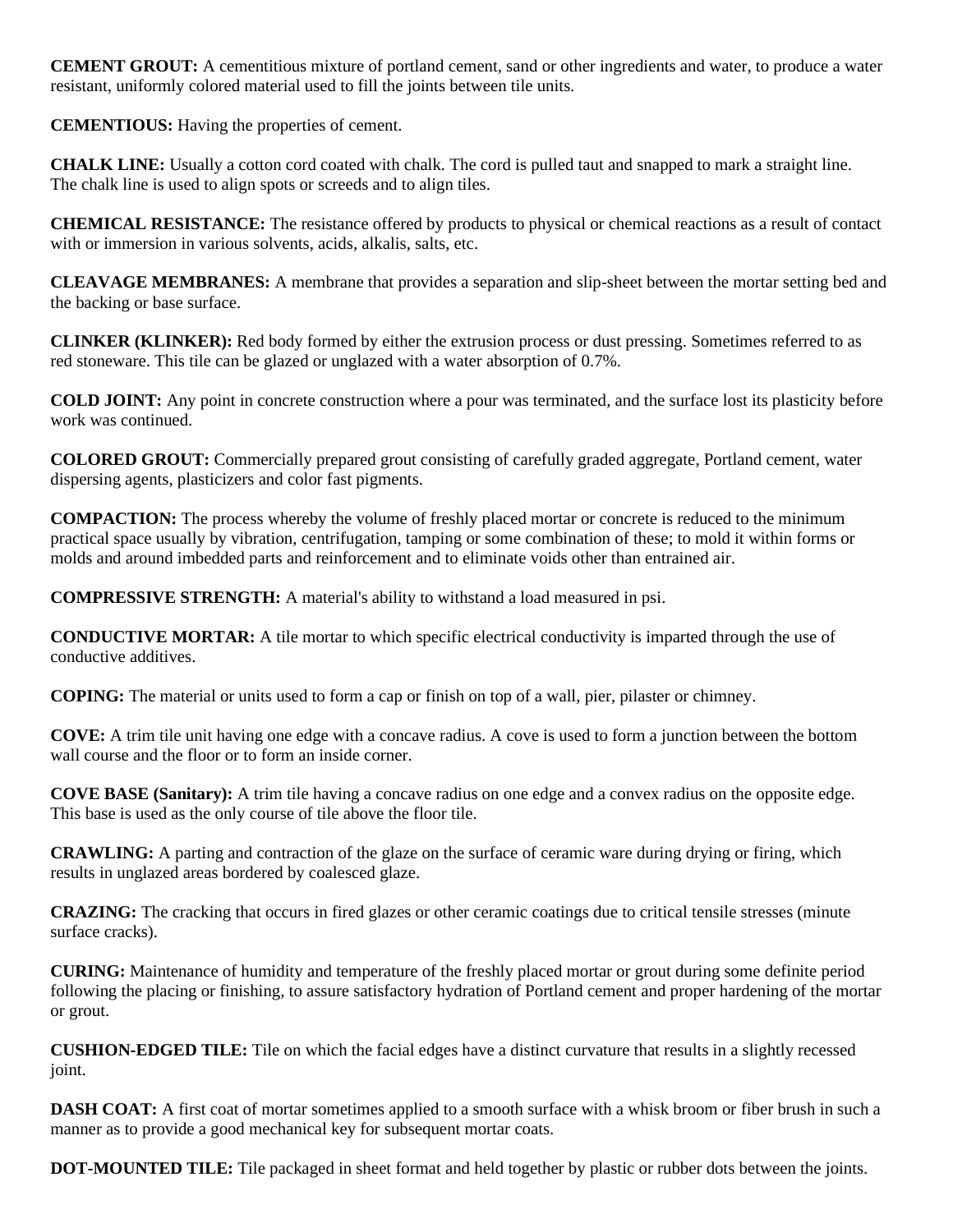**DRY-SET MORTAR:** A mixture of Portland cement with sand and additives imparting water retentivity, which is used as a bond coat for setting tile. Normally, when this mortar is used, neither the tile nor the walls have to be soaked during installation.

**EFFLORESCENCE:** The residue deposited on the surface of a material (usually the grout joint) by crystallization of soluble salts.

**ELASTOMERIC:** Any of various elastic substances resembling rubber.

**EPOXY ADHESIVE:** An adhesive system employing epoxy hardener portions.

**EPOXY GROUT:** A mortar system employing epoxy resin and epoxy hardener portions.

**EPOXY MORTAR:** A system employing epoxy resins and hardener portions, often containing coarse silica filler and which is usually formulated for industrial and commercial installations where chemical resistance is of paramount importance.

**EPOXY RESIN:** An epoxy composition used as a chemical resistant setting adhesive or chemical resistant grout.

**EXPANSION JOINT:** A joint through the tile, mortar and reinforcing wire down to the substrate.

**EXTRUDED TILE:** A tile unit that is formed when plastic clay mixtures are forced through a pug mill opening (die) of suitable configuration, resulting in a continuous ribbon of formed clay. A wire cutter or similar cut-off device is then used to cut the ribbon into appropriate lengths and widths of tile.

**FAN or FANNING:** Spacing tile joints to widen certain areas so they will conform to a section that is not parallel.

**FLOAT COAT:** The final mortar coat over which the neat coat, pure coat or skim coat is applied.

**FLOAT STRIP:** A strip of wood about  $1/4$  inch thick and  $1-1/4$  inches wide. It is used as a guide to align mortar surfaces.

**FLOATING:** A method of using a straightedge to align mortar with float strips or screeds. Specialists use this technique when they are setting glass mosaic murals.

**FURAN GROUT:** An intimate mixture of a Furan resin, selected fillers and an acid catalyst. Fillers are generally carbon, silica or combination thereof into which the acid catalyst, or setting agent, may be incorporated. When combined, the components form a trowelable material for buttering or pointing tile.

**FURAN RESIN:** A chemical resistant acid catalyzed condensation reaction product from furfural alcohol, furfural or combinations thereof.

**FURRING:** Stripping used to build out a surface such as a studded wall. Strips of suitable size are added to the studs to accommodate vent pipes, shower pans, tubs or other fixtures.

**GLASS MESH MORTAR UNIT/CEMENTITIOUS BACKER UNIT:** A backer board designed for use with ceramic tile in wet areas. It can be used in place of metal lath, Portland cement scratch coat and mortar bed.

**GRADE:** A predetermined degree of slope that a finished floor should have.

**GRADES:** Grades of tile recognized in ANSI standard specifications for ceramic tile. **GROUT:** A cementitious or other type material used for filling joints between tile.

**GROUTING:** The process of filling tile joints with grout.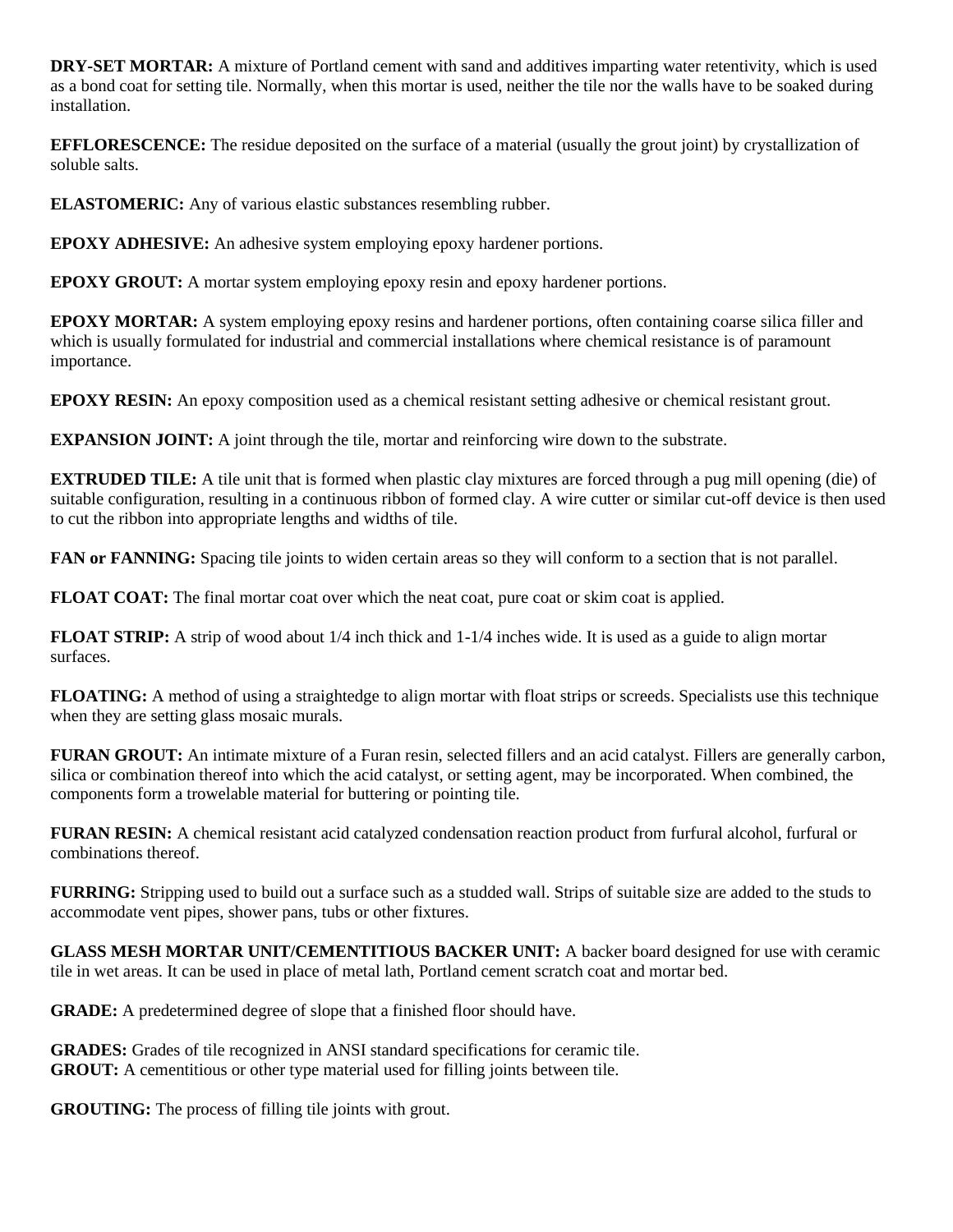**GROUT SAW:** The grout saw is saw-toothed carbide steel blade mounted on a wooden handle. It is used to remove old grout. It is also used in patching work. Care should be taken as it can easily damage adjacent tiles. The carbide steel blade is brittle and it will shatter if it is dropped or abused.

**HARD SCREED:** A mortar screed that has become firm.

**HORIZONTAL BROKEN JOINTS:** A style of laying tile with each course offset one-half its length.

**HOT-MOPPED PAN:** A type of shower pan made of altering layers of hot asphalt and tarpaper.

**IMPERVIOUS TILE:** Tile with water absorption of 0.5 percent or less.

**IN/OUT CORNERS:** Trim tile for turning a right-angle inside or outside a wall corner.

**L CUT:** A piece of tile cut or shaped to the letter "L".

**LAITANCE:** A layer of weak and non-durable material containing cement and fines from aggregates, brought by bleeding water to the top of over wet concrete, the amount of which is generally increased by overworking or overmanipulating concrete at the surface by improper finishing or by job traffic.

**LARGE, HEAVY TILE (LHT) MORTAR (formerly Medium Bed Mortar):** a tile and stone which are formulated so as to minimize slump and facilitate a thicker bond coat (3/32" to 3/4" [19mm] thick) when compared to a thin-set mortar. These mortars are designed to install tile and stone which weighs  $\geq 5$  lbs./ft<sup>2</sup> or more.

LATEX-PORTLAND CEMENT GROUT: Combines Portland cement grout with a special latex additive.

**LATEX-PORTLAND CEMENT MORTAR:** A mixture of Portland cement, sand and a special latex additive that is used as a bond coat for setting tile.

LATH: Metal mesh which acts as a backing or reinforcing agent for the scratch coat or mortar.

LAYOUT LINES: Lines chalked on a substrate to guide in accurately setting tile.

**LAYOUT STICK:** A long strip of wood marked at the appropriate joint intervals for the tile to be used. It is used to check the length, width or height of the tile work. Common names for this item are "idiot stick" or "story pole".

**LEG:** A tile wall running alongside a bathtub or abutment. This term is sometimes used to describe a narrow strip of tile floor.

**LOW PERM WATERPROOFING MEMBRANE:** A waterproofing membrane (e.g. LATICRETE HYDRO BAN Sheet Membrane) that reduces the transmission of moisture vapor significantly when compared to many cold liquid applied waterproofing membranes. The water vapor permeance of a low perm waterproofing membrane must be below 0.5 perms when tested per ASTM E96 Procedure E (desiccant method at 100°F (38°C) and 90% RH).

**LUGS:** Protuberances attached to tiles to maintain even spacing for grout lines.

**MARBLE TILE:** Marble cut into tiles, usually 3/8 inch to 3/4 inch thick. Available in various finishes; including polished, honed and split face.

**MASTER GRADE CERTIFICATE:** A certificate which states that the tile listed in the shipment and described on the certificate are made in accordance with ANSI A137.1.

**MASTIC:** Tile adhesives.

**MORTAR BED:** The layer of mortar on which tile is set. The final coat of mortar on a wall, floor or ceiling is called a mortar bed.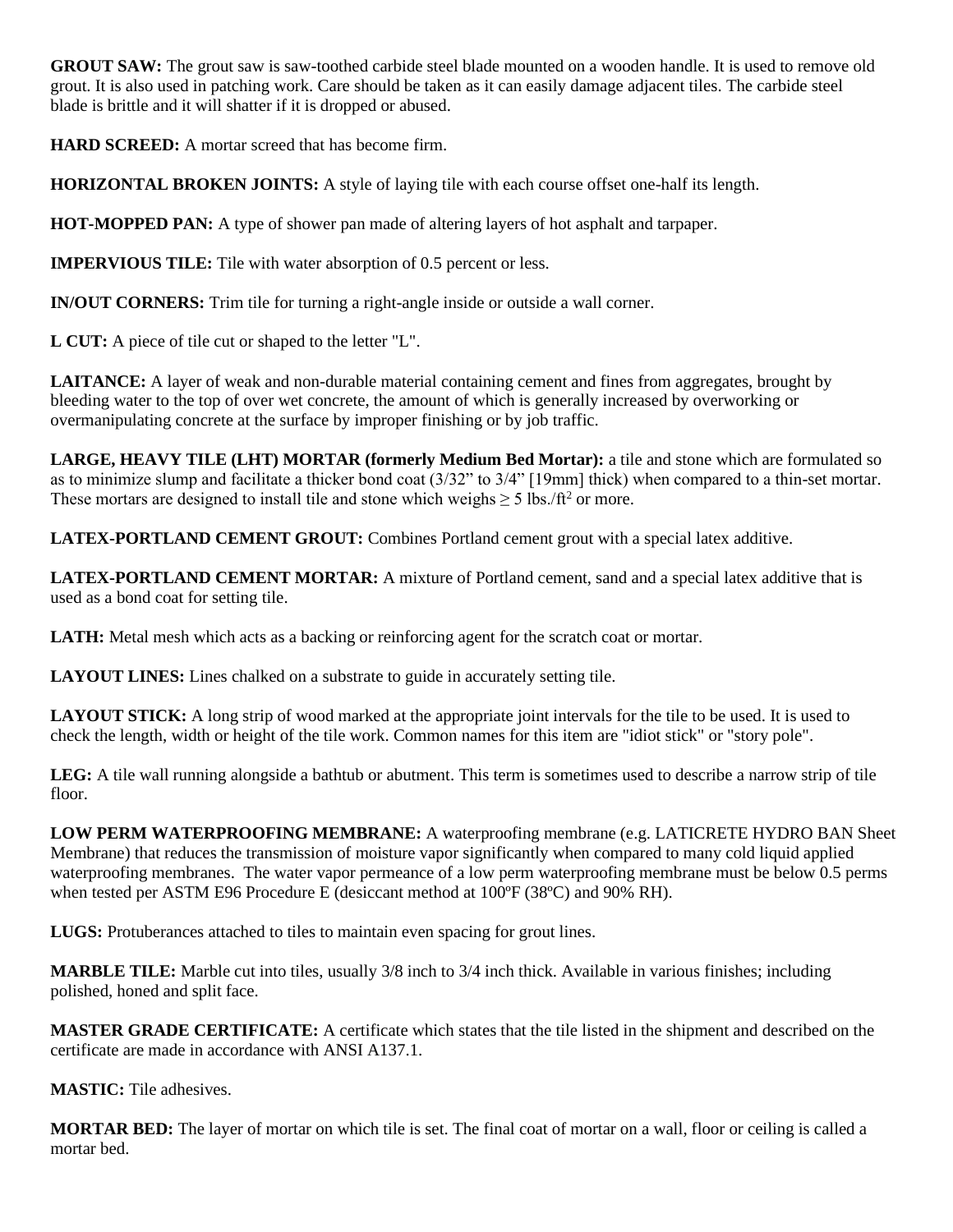**MUD:** A slang term for mortar.

**NEAT CEMENT:** Portland cement mixed with water to a desired creamy consistency. See Pure Coat.

**NOMINAL SIZES:** The approximate facial size or thickness of tile, expressed in inches or fractions of an inch.

**NON-VITREOUS TILE:** Tile with water absorption of more than 7.0 percent.

**NOTCHED TROWEL:** A trowel with a serrated or notched edge. It is used for the application of a gauged amount of tile mortar or adhesive in ridges of a specific thickness.

**OPEN TIME:** The period of time during which the bond coat retains its ability to adhere to the tile and bond the tile to the substrate.

**ORGANIC ADHESIVE:** A prepared organic material, ready to use with no further addition of liquid or powder, which cures or sets by evaporation.

**PAPER AND WIRE:** Tarpaper and wire mesh (or metal lath) that are used as a backing for the installation of tile.

**PENCIL ROD:** Reinforcing rod with a diameter of no greater than  $1/4$  inch.

**PINHOLES:** Imperfections in the surface of a ceramic body or glaze, or in the surface of a grout.

**PLASTER:** A cementitious material or combination of cementitious material and aggregate that, when mixed with a suitable amount of water, forms a plastic mass or paste which when applied to a surface, adheres to it and subsequently hardens, preserving in a rigid state the form or texture imposed during the period of plasticity; also the placed and hardened mixture.

**PLUMB:** Perpendicular to a true level.

**PLUMB SCRATCH:** An additional scratch coat that has been applied to obtain a uniform setting bed on a plumb vertical plane.

**POT LIFE:** The period of time during which a material maintains its workable properties after it has been mixed.

**PREFLOAT:** The term used to describe mortar that has been placed and allowed to harden prior to bonding tile to it with thin-set materials.

**psi:** Pounds per square inch.

PURE COAT: Neat cement applies to the mortar bed.

**RACK:** A metal grid that is used to properly space and align tiles.

**RAKE or RAKE LINE:** The inclination from a horizontal direction.

**RECEPTOR:** Waterproof base for a shower stall.

**REFERENCE LINES:** A pair of lines chalked on a substrate that intersect at 90 degree angle and establish the starting point for plotting a grid of layout lines to guide in accurately setting tile.

**RETURN:** The ending of a small splash wall or wainscot at right angles to the major wall.

**RODDING:** A method of using a straightedge to align mortar with the float strips or screeds. This technique also is called floating, dragging or pulling.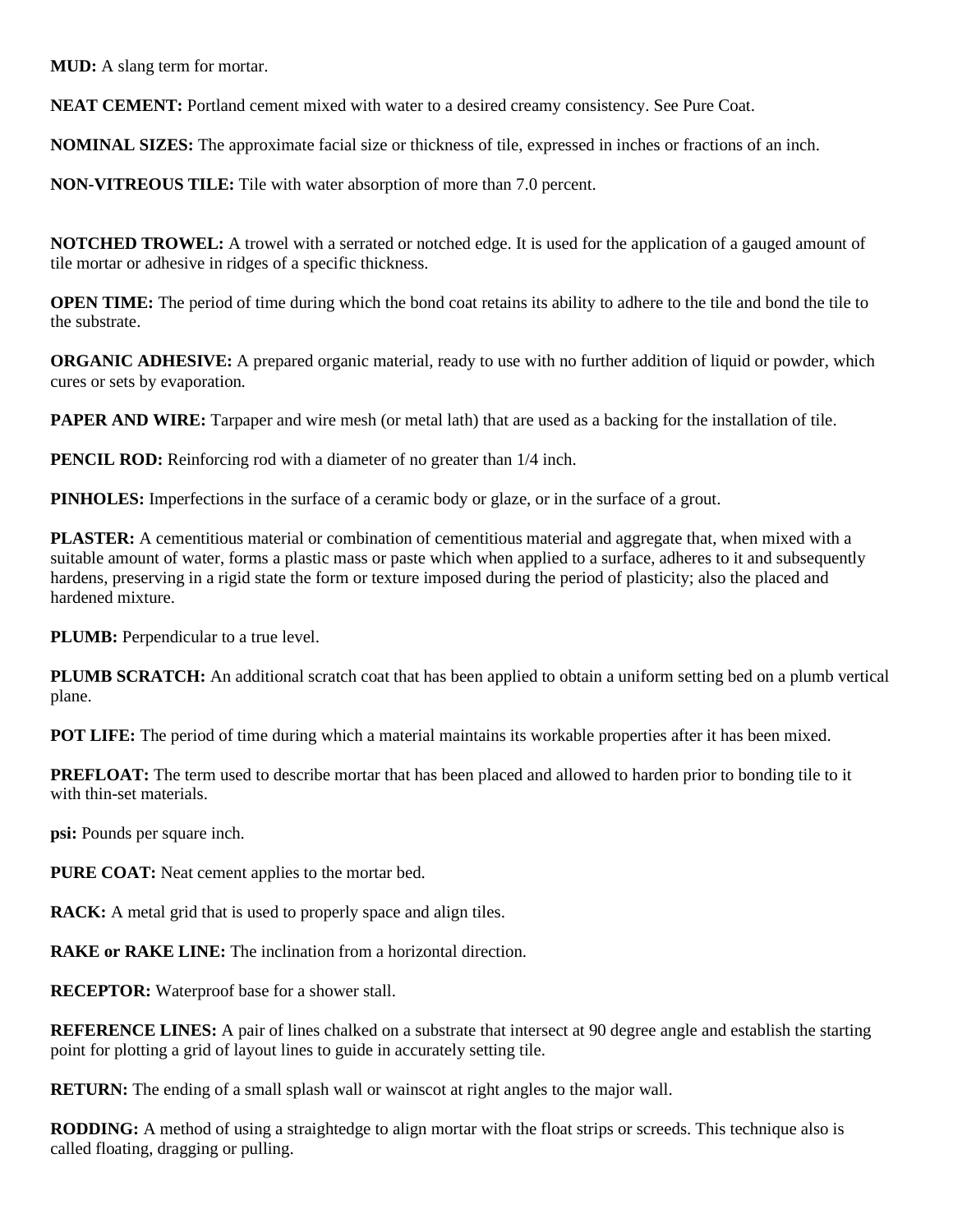**ROUGHING IN:** The act of preparing a surface by applying tar paper and metal lath (or wire mesh). Sometimes called "wiring".

**RUBBER TROWEL:** The rubber trowel used for grouting. A nonporous, synthetic rubber-faced float with an aluminum back and wood handle. This trowel is used to force material into tile joints, remove excess grout and form a smooth grout finish.

**RUBBING STONE:** A carborundum stone that is used to smooth the rough edges on tile.

**RUNNING BOND: Stretchers** overlapping one another by one-half unit, with vertical joint in alternate courses.

**SAG:** A term used when a wall surface has developed a slide.

**SANDBLASTING:** A method of scarifying the surface of concrete or masonry to provide a bondable surface. Compressed air is used to propel a stream of wet or dry sand onto the surface.

**SAND-PORTLAND CEMENT GROUT**: A site mixed grout of portland cement, fine graded sand, lime and water.

**SCARIFY:** A mechanical means of roughing a surface to obtain a better bond.

**SCRATCH COAT:** A mixture of Portland cement, sand and water applied as the first coat of mortar on a wall or ceiling. Its surface usually is scratched or roughened so that it will bond properly with subsequent coats of mortar.

**SCRATCHER:** Any serrated or sharply tined object that is used to roughen the surface of one coat of mortar to provide a mechanical key for the next coat.

**SCREED or SCREED STRIP:** Strips of wood, metal, mortar or other material used as guides on which a straightedge is worked to obtain a true mortar surface.

**SCULPTURED TILE:** Tile with a decorative design of high and low areas molded into its face.

**SEALANT:** An elastomeric material used to fill and seal expansion and control joints. This material prevents the passage of moisture and allows the horizontal and lateral movement at the expansion and control joints.

**SELF-SPACING TILE:** Tile with lugs, spacers or protuberances on the sides that automatically space the tile for the grout joint.

**SET-UP TIME:** The time adhesive or mortar, spread on a surface takes to cure or harden.

**SETTING BED:** The layer of mortar on which the tile is set. The final coat of mortar on a wall or ceiling may also be called a setting bed.

**SHELF LIFE:** The maximum period of time that an item can be stored before it is used.

**SHOWER PAN:** A waterproof shower floor membrane made from metal, layers of built-up roofing or single or multiple elastomeric membranes.

**SILICONE GROUT:** An engineered elastomeric grout system for interior use.

**SINK ANGLE:** Trim shape used on a drainboard at the corners of the kitchen sink. This trim shape, which is AU 106, is also called a "Butterfly".

**SLAKE:** Allowing the mixtures of mortar, thin-set mortar or grout to stand for a brief period of time after the ingredients have been thoroughly combined and before the final mixing has occurs. Slaking enables the moisture in the mix to penetrate lumps in the dry components, making it easier to complete the mixing procedure.

**SLIDE:** A fresh tile wall that has sagged. This condition may be caused by excessive mortar, insufficient lime in the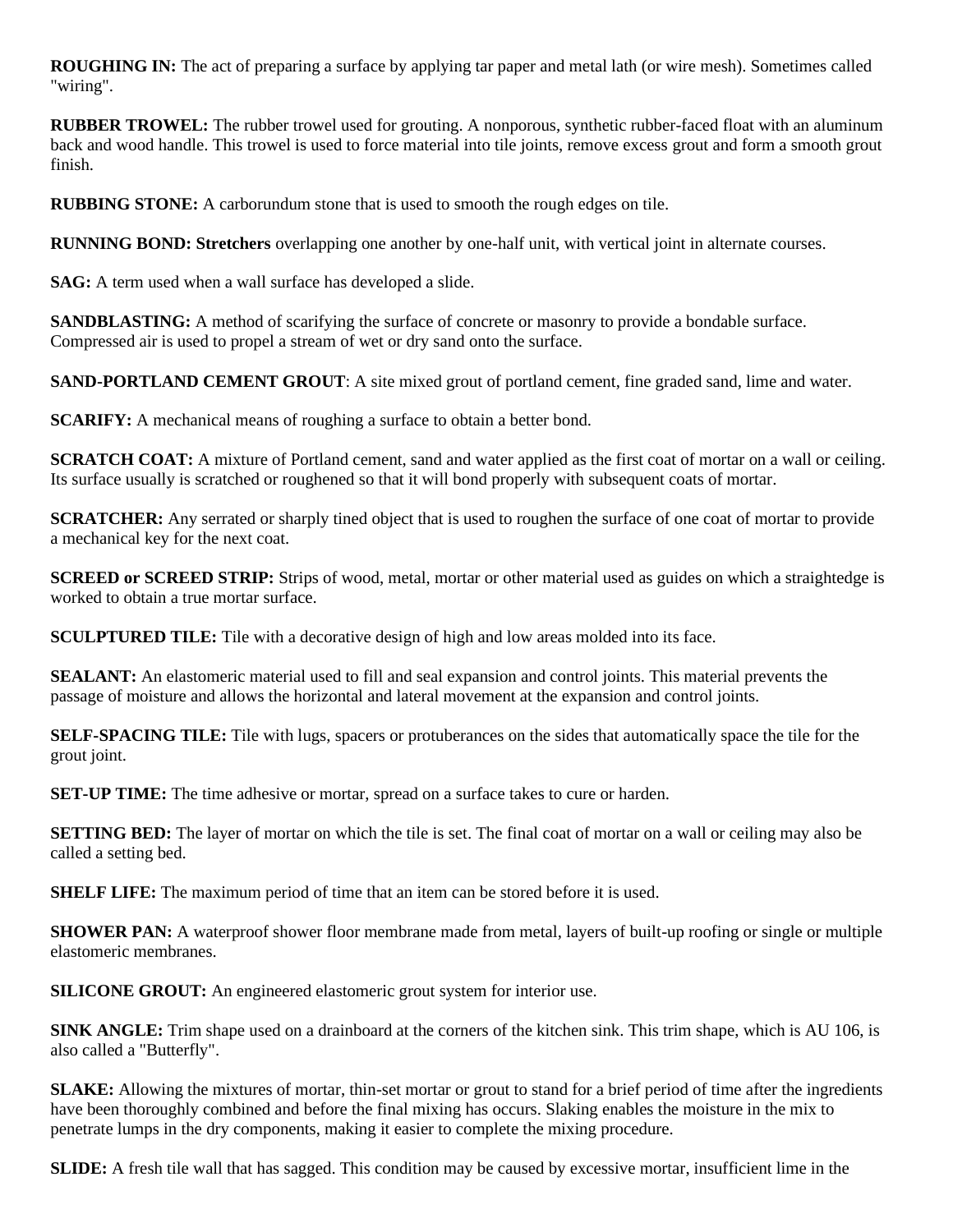mortar or excessive moisture in the mortar. A slide may also result if the surface is slick or if the mortar is too soft.

**SLOT CUT:** Description of a tile that has been cut to fit around pipes or switch boxes. This tile is usually in the shape of the letter "H" or the letter "L".

**SLURRY COAT:** A pure coat of a very soft consistency.

**SOLDIER COURSE:** Oblong tile laid with the long side vertical and all joints in alignment.

**SPACERS:** Plastic, rubber, wood or rope used in wall or floor installations to separate tiles. Manufactured spacers are available in thickness' 1/16 inch to 1/2 inch.

**SPACING MIX:** A dry or dampened mixture of one part portland cement and one part extra-fine sand. This mix is used as a filler in the joints of mounted tile.

**SPANDREL:** That part of a wall between the head of a window and the sill of the window above it.

**SPLASH WALLS:** The walls of a tile drain board or bathtub.

**SPLIT L CUT:** An improper "L" cut that is made by splitting a tile instead of cutting it.

**SPOTS:** Small pieces of tile placed on a wall or floor surface to align the screeds or setting bed. Spots of casting plaster also may be used.

**STANDARD GRADE CERAMIC TILE:** Highest grade of all types of ceramic tile.

**STATIC COEFFICIENT OF FRICTION (C.O.F.):** Slip *resistance.* The degree of slip resistance presented in a quantitative number that expresses the degree of slip resistance. Slip resistance is evaluated by the horizontal pull method (ASTM C1028). There is no current ANSI requirement a coefficient of friction of 0.5 and above is the recognized industry standard for a slip resistant floor.

**STORY POLE:** A measuring stick created for a particular tile installation whose unit of measure is the width of a single tile and grout joint rather than inches. This tool gives tile setters a quick, efficient means of determining how many tiles will fit in a given area and where to position layout lines.

**STONED:** Use of a carborundum stone to smooth rough edges caused by cutting.

**STRAIGHT JOINT:** The usual style of laying tile where all the joints are in alignment.

**STRAIGHTEDGE:** A straight piece of wood or metal that is used to rod mortar and to align tile.

**STRETCHER:** Trim shapes of tile between trim angles.

**STRIKING JOINTS:** A process of removing excess grout from the joints by wiping them with a sponge or cloth, or by scraping them with a curved instrument.

**STRUCTURAL DEFECTS:** Cracks or laminations in the tile body that detract from the aesthetic appearances and/or structural soundness of the installation.

**SUBFLOOR:** A rough floor - plywood or boards - laid over joists and on which an underlayment or substrate is installed.

**SUBSTRATE:** The underlying support for ceramic tile installations.

**TCNA:** Tile Council of North America.

**TERRACOTTA:** Hard baked tile of variable color and water absorption. Usually unglazed, this product requires a